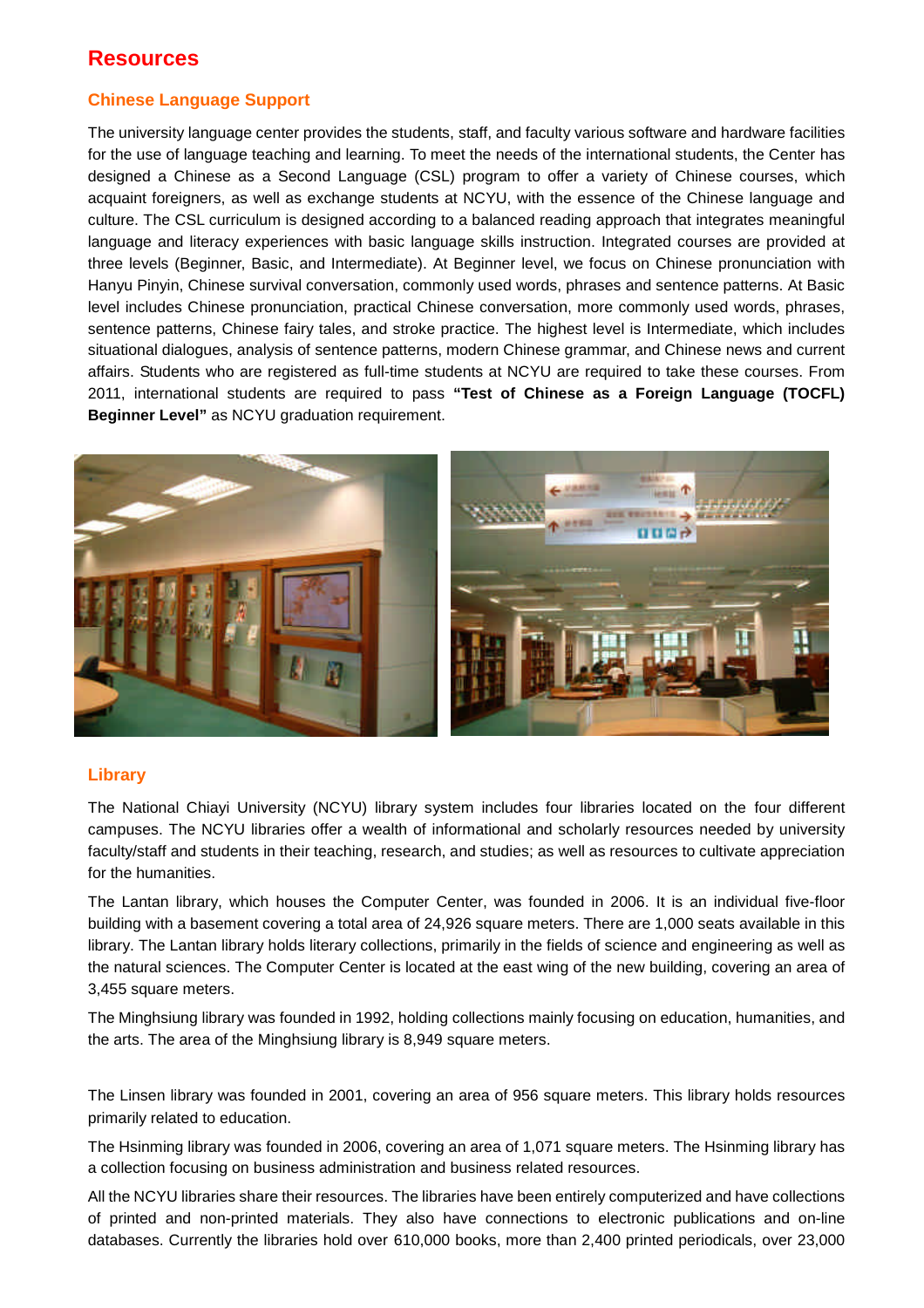electronic periodicals, over 100 electronic databases, over 23,000 A/V resources, and more than 480,000 microfiche resources. The students and faculty are able to take advantage of all the collections and services provided by the libraries during business hours, as well as obtain access to the rich Chinese and English electronic resources by computer when the libraries are closed.

In order to fully satisfy the needs of the students and faculty, the NCYU libraries provide interlibrary loan services, through which copies of needed resources can be obtained from many colleges and universities along with other academic organizations in Taiwan. Copies of needed resources may also be obtained from abroad with the assistance from the National Science Council. In addition, the NCYU library system has contracts with neighboring colleges and universities along with all of the Teachers Colleges and some other well-known universities in Taiwan, so the students and faculty are able to obtain access to information and resources not currently available in the NCYU libraries.

The library website: http://www.ncyu.edu.tw/lib\_eng

#### **Computing Facilities**

The major missions of the Computer Center are to assist computer teaching and research, to promote the e-Administration, to manage and maintain the campus networks, to provide consulting and services, and to support information education. The Computer Center consists of four divisions. The Information Network Division, the System Design Division, and the Consulting Services Division are located in Lantan Campus, while the Distance Learning Division is located in Minghsiung.

The major computer center facilities include about forty servers, nine personal computer classrooms (four in



Lantan Campus, three in Minghsiung Campus, and two in Hsinming Campus), three distance learning rooms, and one computer instruction room. About five hundred sets of Pentium 4 computers in total are provided in these classrooms. All computers are connected to the backbone of the campus network.

The campus network consists of a network backbone through fast network devices such as Gigabit Ethernet switches and routers. Optical fibers are used to link each office, laboratory, and dormitory room outside and inside the campus. In addition, the students outside the campus can connect to TELNET through 23 dial-up telephone lines. Network users can conveniently obtain the network resources inside and outside the campus through the campus network.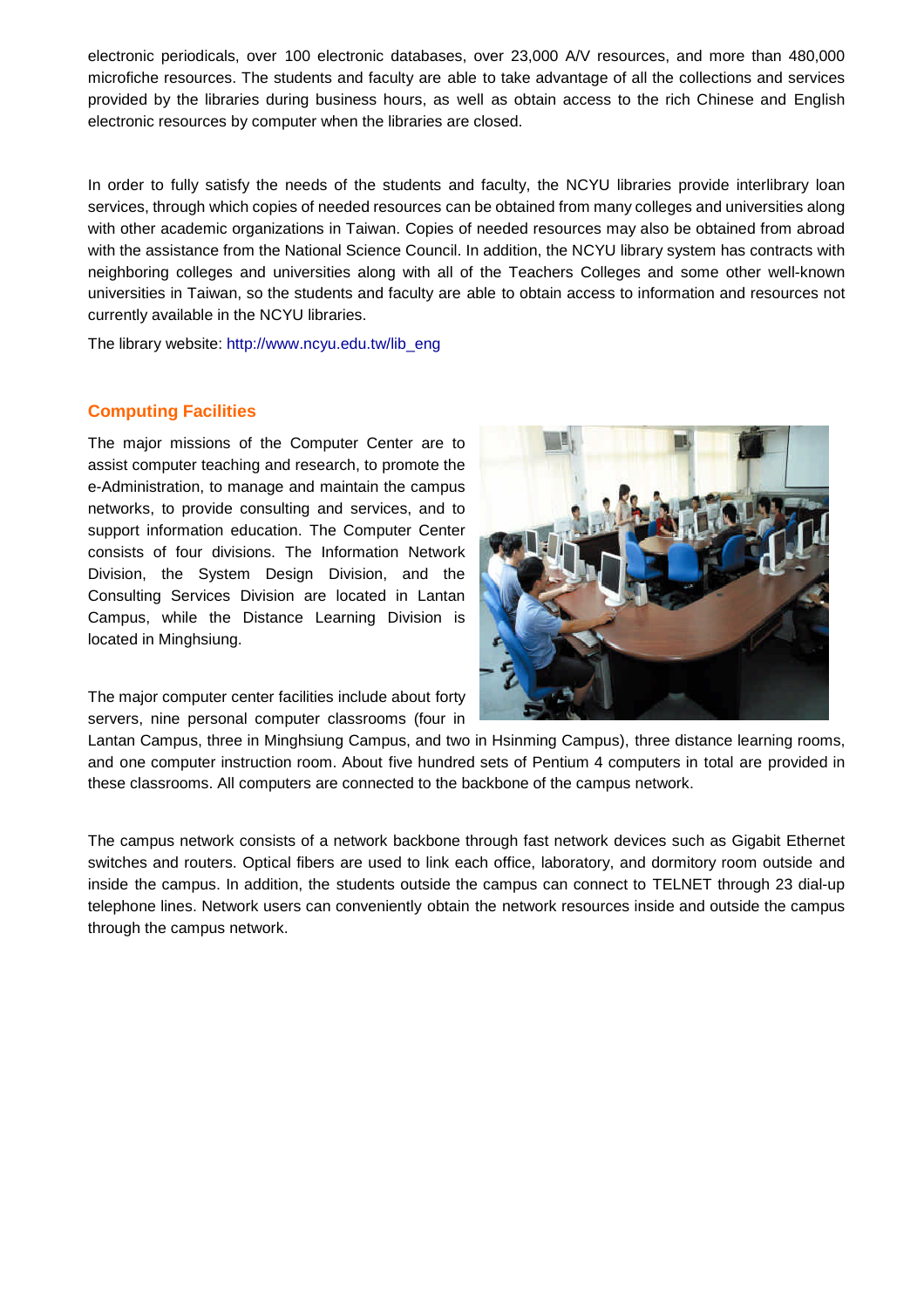# **Student Support Services**

A number of administrative offices, located on all four campuses, deal with student affairs. The International Students Office is the main agency for dealing with international-student affairs, and the Language Center has the most resources concerning our Chinese language program.

### **Extracurricular Activities**

In order to foster students' independence, team spirit, and leadership abilities, our university encourages students to participate in extracurricular activities according to their areas of specialization and interest.

There are approximately 113 student associations at our university split into the following eight categories: (1) academic clubs, (2) recreation clubs, (3) art clubs, (4) service organizations, (5) music clubs, (6) sports clubs, (7) social clubs, and (8) department clubs.

Through on-campus exhibitions, public performances, and social services, these student associations receive encouragement and recognition of their accomplishments. On several occasions they have also won national awards. These activities not only create fond memories of one's student years, but also lay a solid foundation for future study and careers.

#### **Health Care and Counseling**

Each campus also has a health center with a professional nursing staff. Students can also get medical assistance from 10 neighboring hospitals that hold contracts with our university.

#### **Health Insurance for International Students**

All students at our university are required to have a health-and-accident insurance policy while registered at the University. There are two stages involved:

- The first four months: You are required to purchase an insurance plan through the contracted company of the University.
- After the first four months: All international students residing in Taiwan for more than four months are required by law to participate in the National Health Insurance (NHI)

## **University Counseling Service**



The Student Counseling Center (SCC) is staffed by professional counselors and has access to extensive consultation and testing resources to help students find answers to life, study, and career-development questions.

SCC services also include the promotion of work-related education to reinforce service concepts and to strengthen co-ed education so that students can develop healthy interpersonal relationships. The Center has also formed an off-campus life counseling committee to help students solve off-campus issues, such as housing and part-time work.